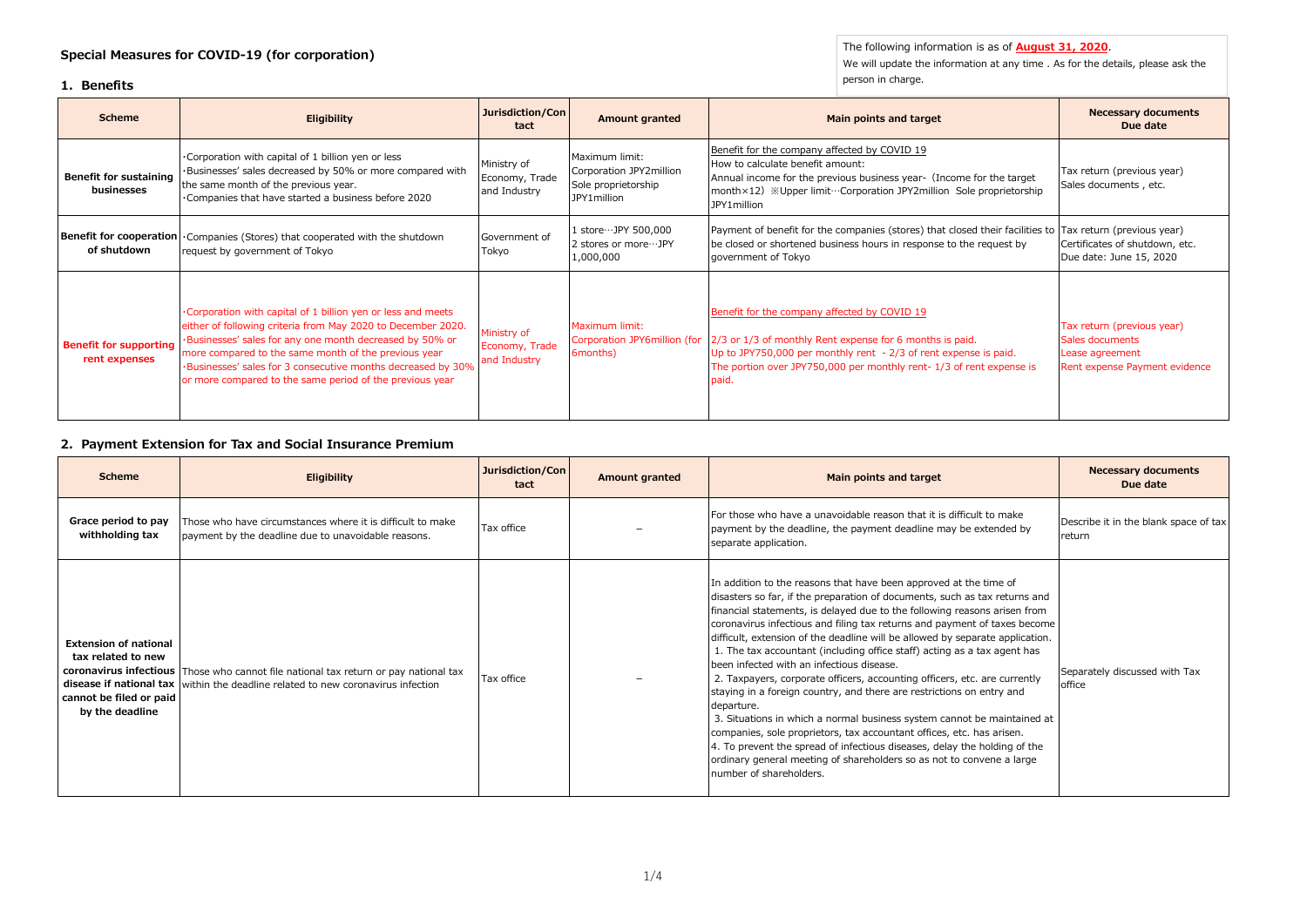| <b>Scheme</b>                                             | <b>Eligibility</b>                                                                                                                                                                                                                                                                                                                        | Jurisdiction/Con<br>tact                                                                  | <b>Amount granted</b> | Main points and target                                                                                                                                                                                                                                                                                                                                                                                                                                                                                                                                                                                                                                                                                                                                         | <b>Necessary documents</b><br>Due date                                                                                                                                                                                                                                       |
|-----------------------------------------------------------|-------------------------------------------------------------------------------------------------------------------------------------------------------------------------------------------------------------------------------------------------------------------------------------------------------------------------------------------|-------------------------------------------------------------------------------------------|-----------------------|----------------------------------------------------------------------------------------------------------------------------------------------------------------------------------------------------------------------------------------------------------------------------------------------------------------------------------------------------------------------------------------------------------------------------------------------------------------------------------------------------------------------------------------------------------------------------------------------------------------------------------------------------------------------------------------------------------------------------------------------------------------|------------------------------------------------------------------------------------------------------------------------------------------------------------------------------------------------------------------------------------------------------------------------------|
| One year grace period<br>to pay national and<br>local tax | Persons who are unable to temporarily pay the national tax<br>due to a significant decrease in income (decrease of about 20%<br>or more compared to the same period of the previous year) in<br>any period (1 month or more) after February 2019.)                                                                                        | Tax office                                                                                |                       | Taxpayers may apply to defer the payment of national and local tax for<br>one year without providing any collateral and without paying interest on<br>the unpaid amount.                                                                                                                                                                                                                                                                                                                                                                                                                                                                                                                                                                                       | Separately discussed with Tax<br>office                                                                                                                                                                                                                                      |
| on payment of the<br>employee pension<br>premium          | <b>Exception of extension</b> 2020, business revenue decreased by more than approximately<br>20 % when compared with the corresponding period of<br>previous year.<br>2Having difficulty to make payment for a temporary period of<br>time                                                                                                | Jurisdictional<br>Pension office                                                          |                       | A business owner whose business revenue has been considerably declined Document for applying for the<br>due to new coronavirus infection, can apply for the exception of extension extension on payment, report on<br>on payment of the employee pension premiums for one-year period after<br>the application.<br>* When the application is accepted, the payment of the employee<br>pension premiums is deferred for one-year and the payment of<br>delinquency charges for the period is exempted.<br>X Employees' pension insurance premiums, which are due from February available even after the specified<br>1, 2020 to January 31, 2021, are covered. (Among above period that<br>have already passed the payment due date can be used retroactively.) | financial condition, etc.<br>Required to apply by specified date<br>(approximately 25 days after<br>monthly payment due date)<br><b>XApplication is exceptionally</b><br>date during the period from April<br>30 to June 30.                                                 |
| on payment of the<br>labor insurance<br>premiums          | 10 10 10 10 and after February (1) 10 At any period (one- month or longer) in and after February<br><b>Exception of extension</b> 2020, business revenue decreased by more than approximately<br>20 % compared with the corresponding period of previous<br>vear.<br>2Having difficulty to make payment for a temporary period of<br>time | Jurisdictional<br>Prefectural Labor<br>Bureaus or Labor<br>standards<br>inspection office |                       | A business owner whose business revenue has been considerably declined financial condition, etc.<br>due to new coronavirus infection, can apply for the exception of extension<br>on payment of the employee pension premiums for one-year period after<br>the application.<br>* When the application is accepted, provision of collateral is not required   *Application is exceptionally<br>and the delinguency charges is not occurred.<br>* Labor insurance premiums, which are due from February 1, 2020 to<br>January 31, 2021, are covered.                                                                                                                                                                                                             | Document for applying for the<br>extension on payment, report on<br>Required to apply by the payment<br>due date<br>available if the application is made<br>by June 30, 2020 for the payment<br>of which payment due date is in<br>the period from February 1 to June<br>30. |
| <b>Extension of the</b><br>labor insurance return         | period for filing annual Small and medium-sized company                                                                                                                                                                                                                                                                                   | Jurisdictional<br>Prefectural Labor<br>Bureaus or Labor<br>standards<br>inspection office |                       | The period for filing annual labor insurance return for 2020 have been<br>extended from "June 1 - July 10" to "June 1 - August 31"<br>The application for extension on payment of labor insurance premiums<br>can be taken with this filing.                                                                                                                                                                                                                                                                                                                                                                                                                                                                                                                   | <b>TBD</b>                                                                                                                                                                                                                                                                   |

## **3. Subsidies**

| <b>Scheme</b>                                                           | <b>Eligibility</b>                                                                                                                                                                                                             | Jurisdiction/Con<br>tact                                                                                                    | <b>Amount granted</b>                                      | Main points and target                                                                                                                                                                                                                 | <b>Necessary documents</b><br>Due date                                                     |
|-------------------------------------------------------------------------|--------------------------------------------------------------------------------------------------------------------------------------------------------------------------------------------------------------------------------|-----------------------------------------------------------------------------------------------------------------------------|------------------------------------------------------------|----------------------------------------------------------------------------------------------------------------------------------------------------------------------------------------------------------------------------------------|--------------------------------------------------------------------------------------------|
| Tokyo metropolitan<br>government<br>measures for<br>continuing business | -Small and medium-sized company which has office in Tokyo<br>Subsidy of emergency and introduces telework system<br>-A company which participates in the project for promoting<br>TDM (Transportation demand management) 2020. | Tokyo Foundation<br>for Employment<br>Services,<br>Department of<br>establishing<br>working<br>environments<br>03-5211-2397 | Maximum limit: JPY<br>2.5million<br>Subsidized rate: 10/10 | 1. Cost for purchasing devices (e.g. PC, tablet computer, VPN router)<br>2. Cost for setting and installation (e.g. cost for setting of VPN router etc.)<br>3. Service fee for maintenance (e.g. cost for maintenance of devices) etc. | Due date: June 1, 2020<br>Target projects which is scheduled<br>to be completed by July 31 |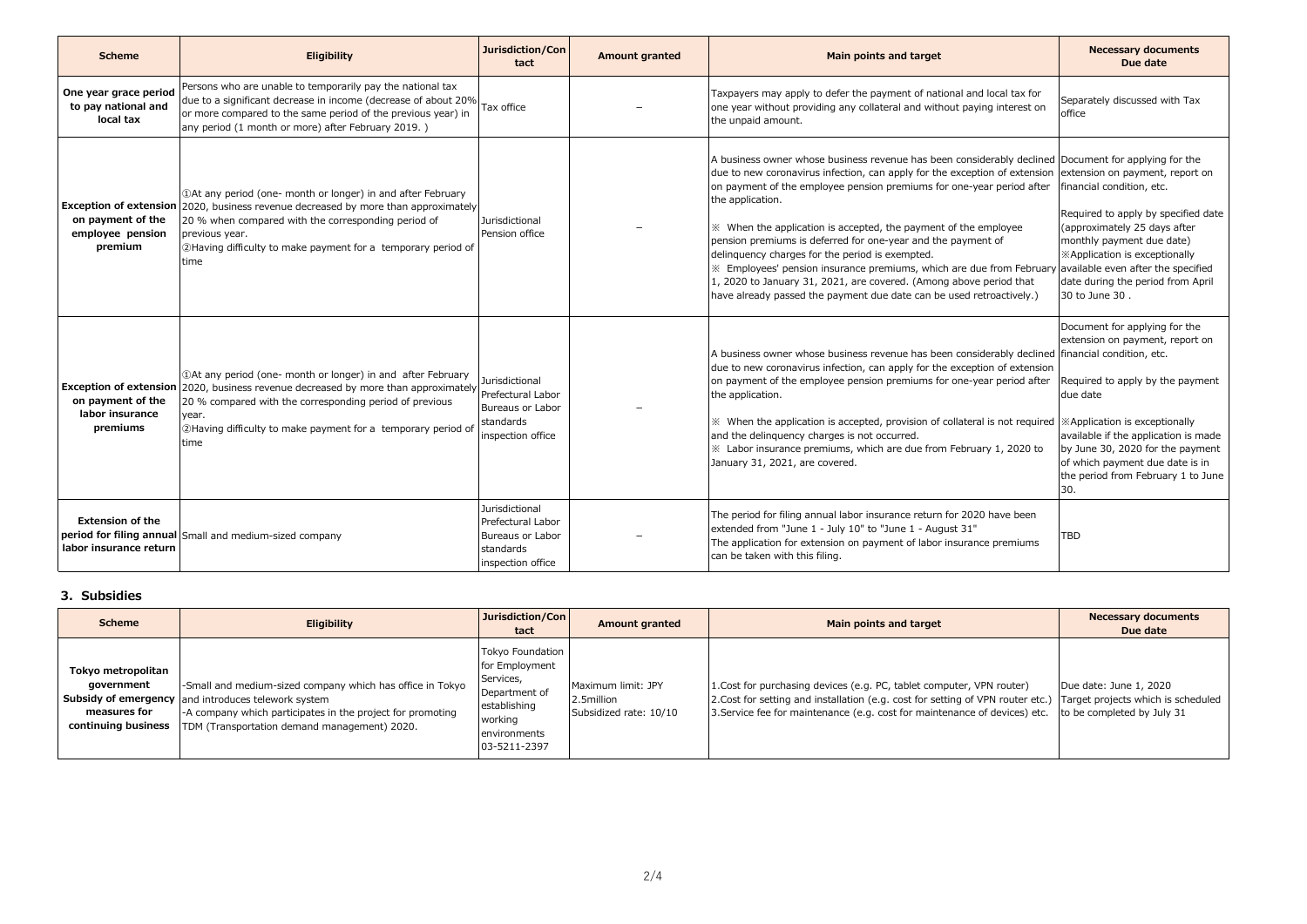| <b>Scheme</b>                                                                                                                                                                                                                                  | Eligibility                                                                                                                                                                                                                                                                                                                                                                                                       | Jurisdiction/Con<br>tact                                                                           | <b>Amount granted</b>                                                                                                                                                                                                                                                                                                                                                                                   | Main points and target                                                                                                                                                                                                                                                                                                                                                                                                                                                                                                                                                                                                                                                                                                                                                                                                                                                                                                                  | <b>Necessary documents</b><br>Due date                                                                                                                                                                                                                                                                                                                                                                      |
|------------------------------------------------------------------------------------------------------------------------------------------------------------------------------------------------------------------------------------------------|-------------------------------------------------------------------------------------------------------------------------------------------------------------------------------------------------------------------------------------------------------------------------------------------------------------------------------------------------------------------------------------------------------------------|----------------------------------------------------------------------------------------------------|---------------------------------------------------------------------------------------------------------------------------------------------------------------------------------------------------------------------------------------------------------------------------------------------------------------------------------------------------------------------------------------------------------|-----------------------------------------------------------------------------------------------------------------------------------------------------------------------------------------------------------------------------------------------------------------------------------------------------------------------------------------------------------------------------------------------------------------------------------------------------------------------------------------------------------------------------------------------------------------------------------------------------------------------------------------------------------------------------------------------------------------------------------------------------------------------------------------------------------------------------------------------------------------------------------------------------------------------------------------|-------------------------------------------------------------------------------------------------------------------------------------------------------------------------------------------------------------------------------------------------------------------------------------------------------------------------------------------------------------------------------------------------------------|
| promotion of work<br>reform<br>(Telework program)                                                                                                                                                                                              | Subsidy for supporting  -Small and medium-sized company applied in act on industrial<br>accident compensation insurance<br>More than one employee who implements telework(including<br>temporary workers)                                                                                                                                                                                                         | <b>Telework Advice</b><br>Center<br>0120-91-6479                                                   | Subsidized rate:<br>Actual cost $\times$ 1/2<br>(up to JPY one- million)                                                                                                                                                                                                                                                                                                                                | Small and medium-sized company can apply for the subsidy for part of<br>following expense costed when they introduce telework system as<br>prevention measure of corona virus infection,<br>(including companies who introduce the system experimentally)<br>Introduction/implement of communication device for telework<br>Preparation/revision of work rule/labor-management agreement<br>Providing training to HR person or manager<br>Providing training, education to general employee<br>Asking for consultation to external expert (Certified labor and social<br>security attorney, etc.)<br>Period of Target projects <second applicatoin="" period="">: from April 7,2020<br/>to the date after one-month has elapsed since the plan of document was<br/>submitted.</second>                                                                                                                                                  | Document for application of<br>subsidy, plan document for<br>implementing telework, report on<br>implement of telework, receipt of<br>the expense<br>Due date <second application<br="">period&gt;<br/>Submission of plan of document<br/>for implementing telework:<br/>September 18, 2020<br/>Application of subsidy with required<br/>report: December 4, 2020</second>                                  |
| Subsidy for supporting<br>promotion of work<br>reform<br>(Special program for<br>improvement of<br>working environment)                                                                                                                        | Small and medium-sized company applied in act on industrial<br>accident compensation insurance<br>Newly stipulating special leave etc.                                                                                                                                                                                                                                                                            | Prefectural Labor<br>Bureaus, Equal<br>Employment<br>Department                                    | Subsidized rate:<br>Actual cost $\times 3/4$<br>(up to JPY 0.5 million)                                                                                                                                                                                                                                                                                                                                 | A company who newly stipulates a special leave system such as sick leave Document for application of<br>system or special leave for employee need to take leave for childcare due<br>to the situation where school or day-care center is closed as prevention<br>measure of corona virus infection. It is required that a company takes<br>necessary procedure and rule of employment is implemented<br>appropriately. The efforts for which company can apply the subsidy is as<br>below,<br>Preparation/revision of work rule etc.<br>Consultation provided by external expert<br>Providing training to HR person or manager and general employee<br>Effort for securing personnel<br>Introduction or update of equipment or system for labor management<br>Introduction or update of equipment or system for improvement of labor report: November 16, 2020<br>efficiency (expense for purchasing PC or device, etc. is not covered) | subsidy, plan document for<br>implementing measures, report on<br>implement of measures, receipt of<br>the expense<br>Due date <implementation period<br="">has been extended to September<br/>30 &gt;<br/>Submission of plan of document<br/>for implementing measures:<br/>September 30, 2020<br/>Application of subsidy with required</implementation>                                                   |
| Employment<br>adjustment subsidy<br><b>Examplied to leave</b><br>compensation etc.<br>taken during the<br>period from April 1,<br>2020 (emergency<br>period)<br>(The emergency<br>period will be<br>extended to the end of<br>December, 2020.) | -All business owners affected due to new coronavirus infection<br>-Its production data such as sales or production etc. has been<br>declined by 5% or larger when compared with the<br>corresponding period of previous year<br>2020 to September 30, (*Production data is determined from the percentage change<br>between the previous month when application submitted and<br>the same month of previous year) | Call center to<br>support<br>application of<br>Employment<br>adjustment<br>subsidy<br>0120-60-3999 | Small and medium-sized<br>company: 4/5 (four fifth)<br>Large-scale<br>company: 2/3(two third)<br>A business owner who meet<br>the requirements<br>Small and medium-sized<br>company: 10/10 (nine<br>tenth)<br>Large-scale<br>company: 3/4(three forth)<br>Additional case is applied to<br>the business owner who<br>meets supplemental<br>requirements.<br>※ Upper limit:<br>JPY15,000(per person-day) | When a business owner who has been compelled to curtail business<br>activity due to the economic reason, closed the business temporarily and<br>paid leave compensation to maintain employment can apply the subsidy<br>which subsidize part of leave compensation or wage paid to the<br>employees.<br>Employees in scope:<br>It also includes employees who are not enrolled in employment insurance Due date<br>Requirements:<br>Lower limit of ratio between total number of days employees' on leave<br>and scheduled working days for the period is more than 1/40(one<br>fourtieth)-small and medium-sized company, 1/30(one thirtieth)-large-<br>sized company<br>It is applied retroactively to the case of which application's first day of<br>closing business is after January 24, 2020.                                                                                                                                    | Document for application of<br>subsidy, plan document for<br>temporary business close, account<br>ledgers, workers register,<br>attendance record, payroll book<br>Submission of plan of document<br>for temporary business close:<br>September 30, 2020 (submission<br>after the implement is acceptable)<br>Application of subsidy: Within after<br>2 months after the temporary<br>business close period |